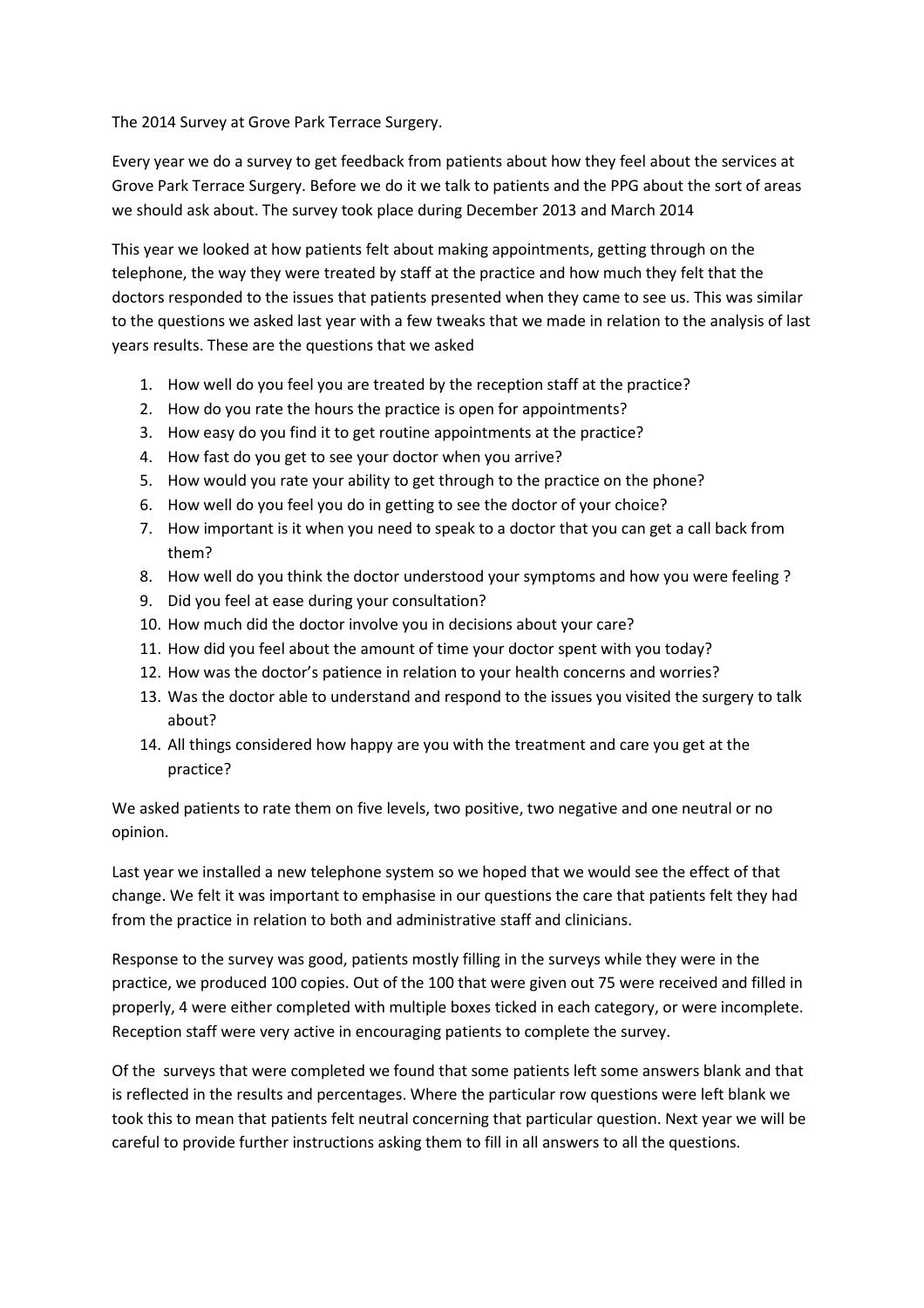We have split the results into several areas and question responses have been grouped according to kind.

### Data concerning reception staff. (Question 1)

98% patients felt that reception staff treated them well, 2% felt neutral about reception.

This is very positive response and reflects the commitment to patient care that reception staff make.

### Action and reflections

We are discussing how to maximise the goodwill reflected in the survey in relation to reception staff to further develop our patient relationships. We have a good and responsive team on reception, all of whom are skilled at dealing with patients and promote patient and person centred work. As they are the face of reception, the first people who the patient talks to or sees before they see a clinician, they are our front of house staff and we are proud of this result. We particularly note that there were no adverse comments or scores in relation to reception staff.

### Practice opening hours and ease of getting appointments. (Questions 2 and 3)

The practice is open for 52.5 hours a week for patients. We close for lunch only 1 lunchtime each week when we hold our team or other meetings, we have a walk in service on 1 morning a week and have late night opening 1 night a week. We have excess capacity in relation to patient demand most times, and under normal conditions patients can usually see a doctor, though not necessarily of their choice within 2 or three days. We are a teaching practice so we have a turnover of trainee doctors and additionally a very stable clinical staff group consisting of 2 doctors, 2 nurses, and 1 Health Care Assistant. We have dedicated phlebotomy session each Friday morning.

#### Opening Hours

88% of patients felt that the opening hours were good. 4% were fairly happy with them, 4% didn't have any opinion and 4% said that we needed to improve our opening hours.

Allied to this only 74% felt that it was easy to get routine appointments and 16% felt it was fairly easy, 4%% didn't have an opinion, 3% said it was a bit difficult and 3% said it needed improvement.

Out of all the surveys those patients that noted that we needed improvement both commented upon the fact that there were times when they either needed very early appointments or very late ones, that is either before 8 am or after 8pm during the evening.

#### Action and reflection

Only 3% of patients thought we needed improvement in our opening hours. Although this is a very small percentage, it represents the demand for out of normal hours appointments, and though we do offer late night appointments each week a small proportion of patients would wish this to be extended. The recent developments concerning extending opening hours in the evening and at weekends which has been in the news is on our agenda. We are speaking to other local practices and working with the CCG to explore how on a local level we can extend our services.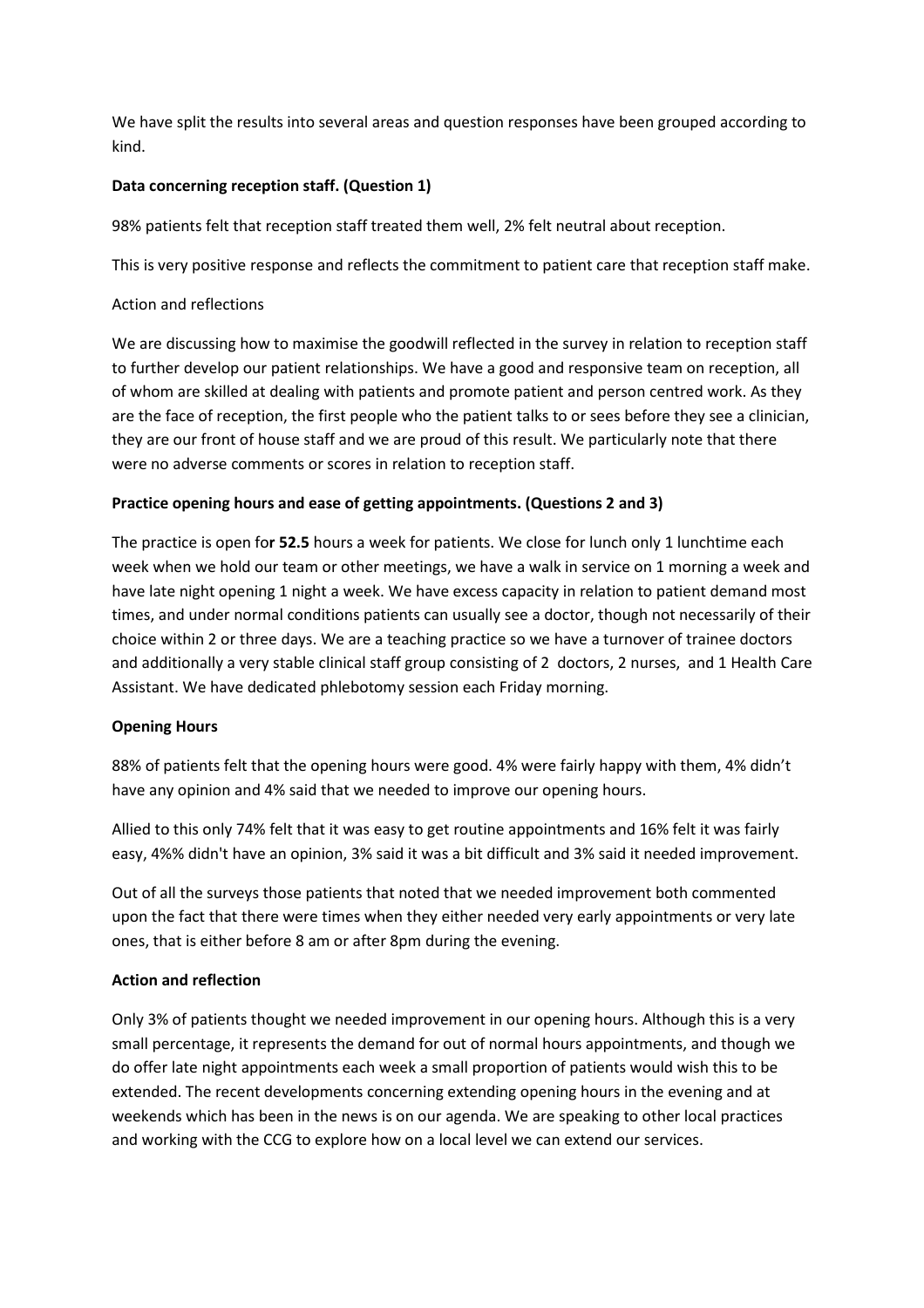Only a very small proportion of patients felt that it was difficult to get routine appointments and this reflects the number of clinicians we have working at the same time, both doctors and nursing staff. No patients felt it was hard to get routine appointments which is very encouraging. It also in many ways reflects the fact that we can usually offer patients an opportunity to see the doctors, particularly, very quickly. Because of this it is logical to assume that in Grove Park Terrace Surgery patients may not feel they have to ask for an emergency, same day appointment and consider that most requests for an appointment are routine. Next year in our survey we will ask a question about access to our emergency appointments in order to clarify this deduction.

## Telephone Calls (Question 5)

77% felt they could get through easily to the practice on the telephone, 7% felt it was not so easy, 12% felt neutral about it and 4% said it needed improvement. None of the patients thought that getting through to the practice on the telephone was hard.

### Action and reflection.

84% of patients felt positive about getting through to the practice on the telephone, this cumulative score reflects the fact that we have an efficient telephone system, but of course there are times when the demand exceeds our capacity to answer the telephone despite the new system, we still have one receptionist answering. We have little power to manage the demand from patients, and though we can realistically predict it we are not able to control it.

What we can do is to do all we can to answer as promptly as possible and to make our background actions, as far as receptionists are concerned as slick as we can without taking away the personal and patient centred approach that we have. The interesting thing here is that this answer represents the ability of our reception to cope with the demand as presented on a daily basis rather than any fault in our system. It would be difficult to improve this as it would not be possible to justify an additional receptionist. We will continue to monitor our capacity in relation to demand.

## Telephone consultations (Question 7)

75% of patients liked the telephone consultations. 12% felt them fairly important 13% felt neutral about them.

## Action and reflection.

There is no action here as far as patients are concerned. The popularity of this facility is clear but as availability of our doctor consultations is good the need and therefore perhaps the value our patients put on telephone consultations is less important for them than seeing the doctor face to face. The average time for telephone consultations is about three or four minutes and receptionists are skilled at judging whether or not they can divert face-to-face consultations to the clinicians but for most of the time patients will choose a face to face consultation if possible. There is no action here.

## How fast the doctor sees you when you arrive. (Question 4)

92% said it was medium or good. 8% felt neutral about it.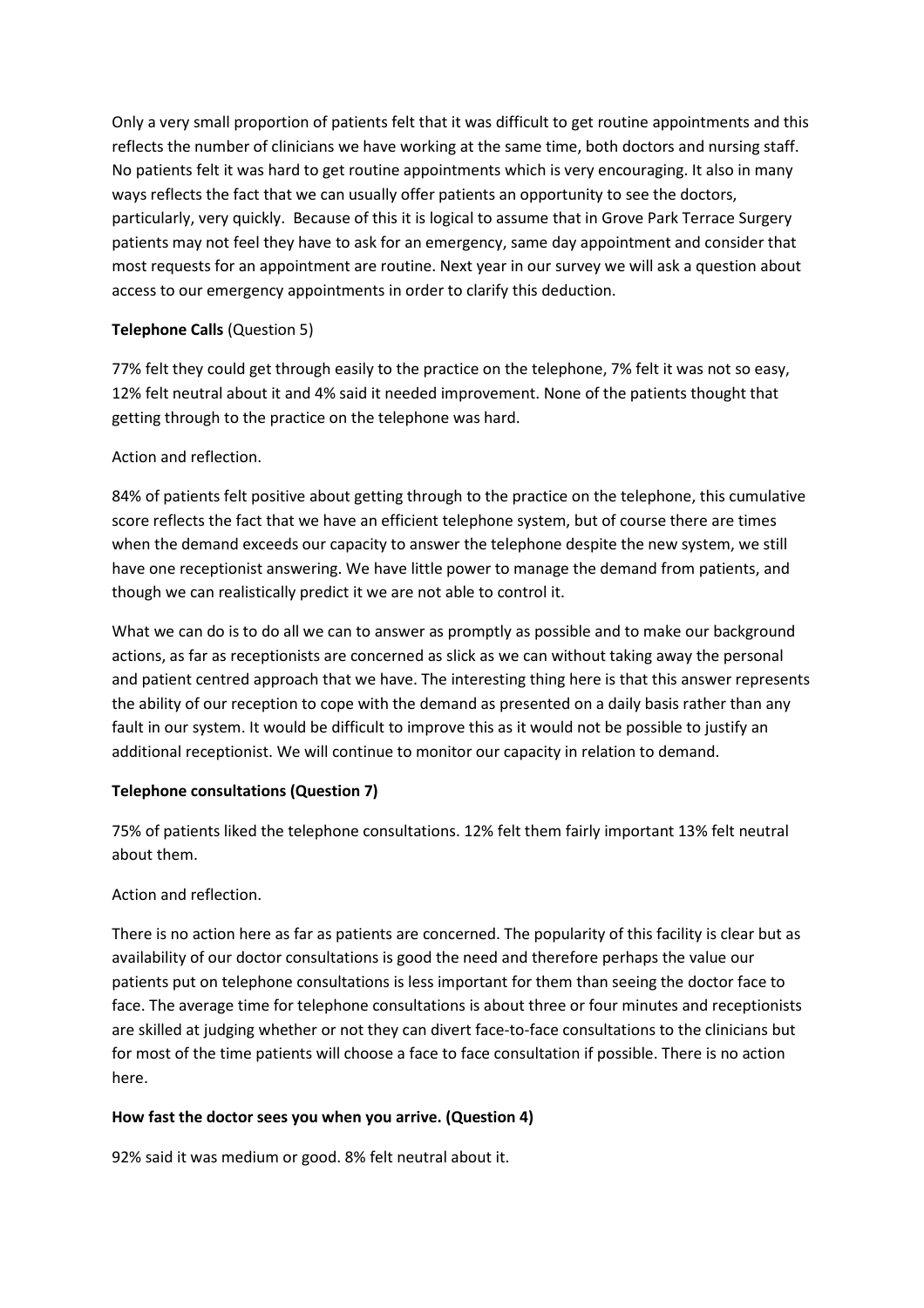#### Reflection and Action

We feel this is a good score and as there were no negative comments we will continue what we do in this respect.

### Getting to see the doctor of your choice. (Question 6)

83% said they could get to see the doctor of their choice easily, 9% were satisfied, 6% had no views about it, 2% said it was very difficult.

### Action and Reflection

There were only 2% of patients that thought getting to see the doctor of choice was bad. This is a very encouraging result particularly as we have a high turnover of our trainee doctors. It reflects our capacity and the expertise of reception staff particularly in accommodating patient need in relation to seeing a doctor of choice. We will continue to monitor this.

### Doctors understanding of symptoms (Question 8)

92% of patients gave us a good or very good score in this area, only 2% of responses were adverse and no one thought they were not listened to 6% of patients were neutral about this.

### Action and Reflection

We think this is an important achievement for the Practice. On looking at the adverse comments concerning this question, it was clear that the 2% concerned not so much that the doctor did not listen to them but rather that they had attended with multiple conditions whose resolution exceeded the consultation time. Additionally from discussion, becase one particular patient, who identified himself, had been dealt with very respectfully by the doctor concerned, It would appear, as it was an emergency appointment, he was disappointed in not seeing a particular doctor. Clearly if a patient presents in an emergency slot we cannot predict which doctor he or she sees.

## Did you feel at ease during your consultation (Question 9)

No patients responded by saying they felt either ill at ease or that improvement was needed. 92% of patients felt very at ease during their consultations, 5% felt pretty good about it. 3% felt neutral about it. That is an excellent overall score as no patient felt unhappy about their feelings during the consultation.

Actions and reflections.

A good result in this area no action.

#### How much did the doctor involve you in decisions about your care? (Question 10)

No negative responses in this area. 87% felt that the doctor involved them in decisions; 4% felt that the doctor somewhat involved them and only 9% felt neutral about it.

Action and reflection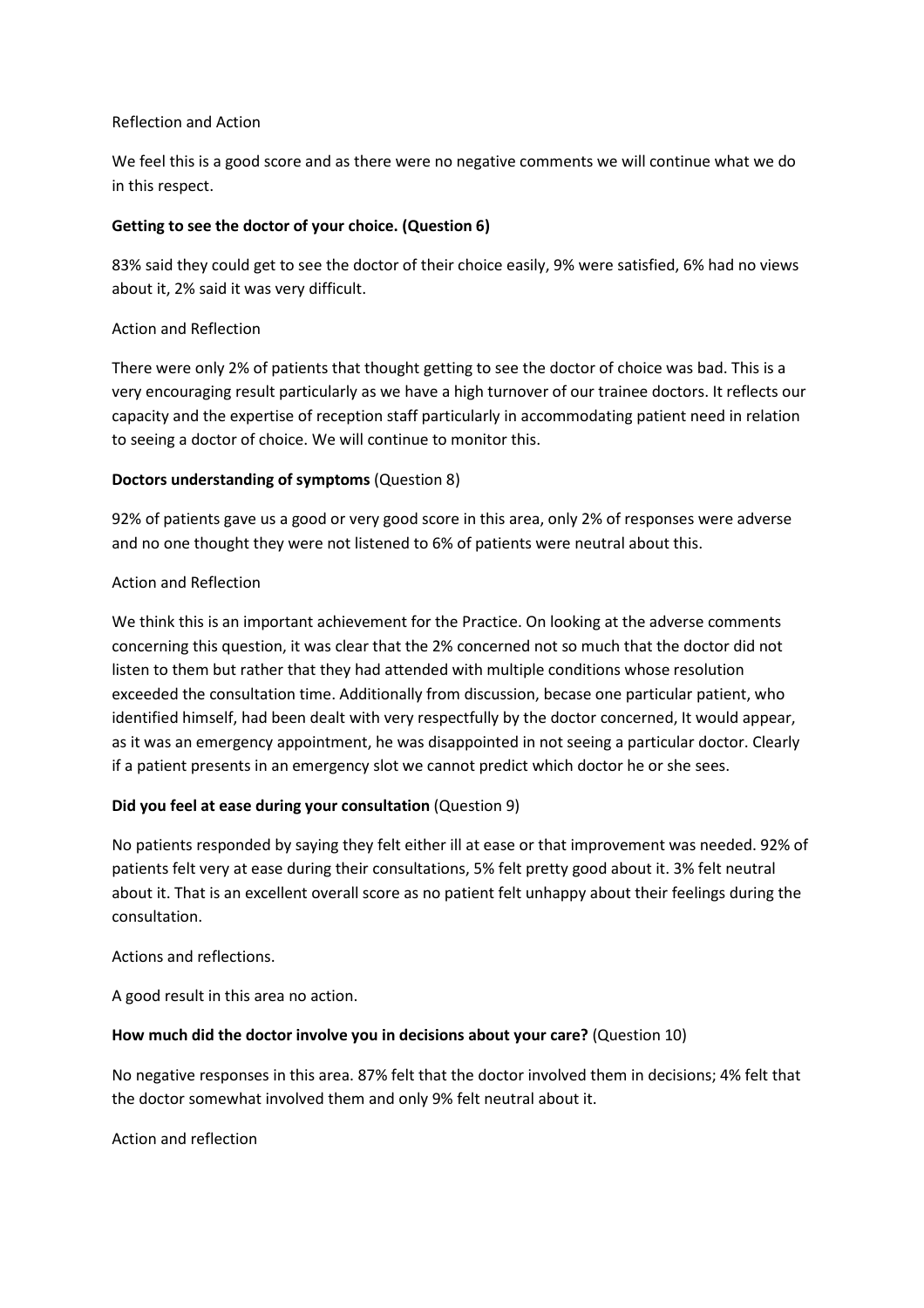A good response, it means that the clinicians are effective and patient centred in their approach. This will be continued and monitored

# The amount of time spent with the doctor (Question 11)

94% felt the time spent with them was good or very good. 6% felt neutral about it and there were no negative comments.

# Action and reflection

We feel that this is a reflection of the fact that our consultation times are appropriate and appreciated. During the year we have increased our consultation times to 15 minutes which we feel has worked for patients and is reflected in this result. We will continue with these timings for as long as our balance between demand and capacity allows.

## Concerning the doctors patience (Question 12)

88% said that the doctor's patience was very good. 4% felt it was good. 4% were neutral and 4% said it needed improvement. No patients said it was bad.

## Action and reflection

This is a good score and reflects what we do. It may be though that we can do a little more research on this and match it to any verbal or written comments made by patients. This is an important area since as a training practice we do monitor our clincians patient responses very carefully.

## Doctor's response to issues. (Question 13)

92% thought that the doctor understood the issues well or very well. 8% felt neutral about this. There were no adverse comments.

## Action and reflection

We feel this is a good score and will continue to reinforce our person and patient centred responses to patients. This also reflects the fact that as a training practice we are keen to encourage our trainee doctors it actively engage with patients as a part of their own learning.

## How happy are you with your treatment at Grove Park Terrace Surgery (Question 14)

84% said they were very happy with their overall treatment at the practice, 8% were quite happy, 8% felt neutral about it and only 2% were not very happy. No one said the overall treatment was bad.

## Action and reflection

We feel this is an excellent score a real reflection of the service we give to patients.

## Some of the comments that were made. Names have been left out.

• The staff at Grove Park Terrace Surgery are always friendly and attentive, it is a pleasure for me and my children to attend.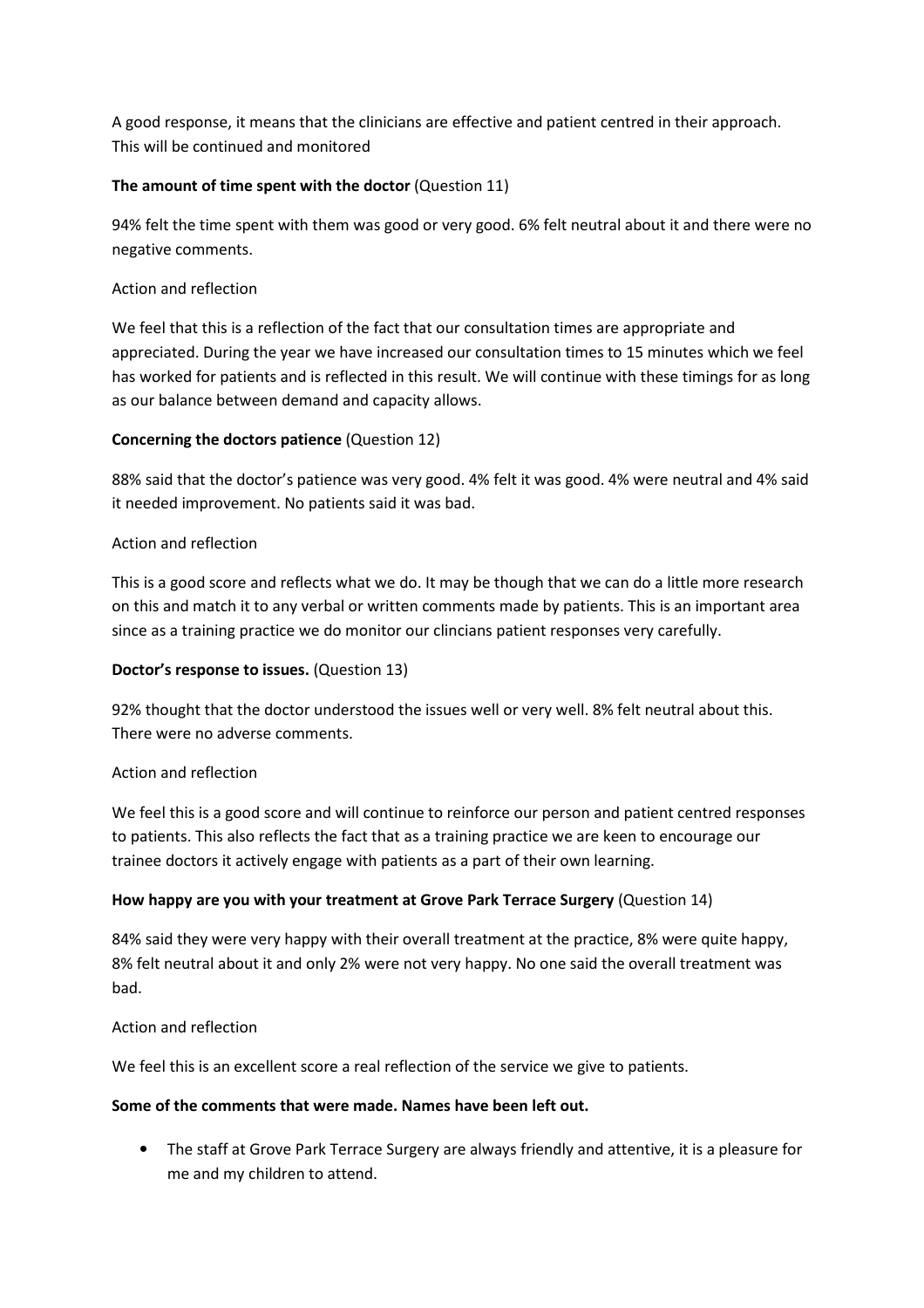- I'm very happy with the service and the staff are always polite and friendly. Full marks for the phone consultations
- As I work in central London it is sometimes difficult to get suitable appointments. I would really like more late clinics and weekend service if possible. Lovely team easy to communicate.
- My doctor knows me very well so it is easy to get help. Quite often I have more than one issue, usually related, depends on the GP sometimes I feel rushed if it is not a doctor I know.
- Love the Surgery, best we ever had and I am 63! My family have been at the surgery for a number of years and we are always received with courtesy and efficiency. Most everyone is nice and caring. Very Happy with my surgery/practice here.
- Best doctors ever. Wonderful reception team. Friendly caring, can get appointments.
- There is one column missing which should say excellent. Your surgery seems a very happy place. All the staff are always friendly and helpful in every way I feel like being part of a big family when I attend. PS every doctor is always very thorough.
- No issues, very straightforward.
- Excellent in all cases.
- The one Dr here I came to see told me I had ten minutes slot and out of the three things which was the most important, they really all were. Feel the one Dr is out of touch. Sometimes with my health problems I need to see my favourite doctor and don't want to see anyone else anymore.
- Always charming receptionists, always helpful and understanding.
- I love this surgery, everyone is good.
- Very good service, excellent GP's. Perfect reception staff. All good, helpful and friendly. Answers are a general average of appointments in the last 6 months Dr A is a great doctor, other GP's I've seen less so. Extremely good practice in everything. I'm impressed –especially as I have seen other not so good surgeries in Croydon. Thank you.
- Bedside manner from Dr B could be better.
- Very Happy with all aspects of care at the practice.

Conclusions and overall Actions taken.

The results of our survey are pleasing and reflect the service we offer to patients. The area most highlighted positively is the reception staff relationships and effectiveness with patients and coming very close the treatment that patients receive from our clinicians. Adverse scores were few and far between and there were only two areas that we were scored bad by 3 patients. Those areas were getting routine appointments and getting to see the doctor of choice. We consider these 'bad' scores inevitable in many ways, getting a perfect score in our survey would be impossible. In relation to the last three bad scores it was easy to ground them because patients had added comments and identified the reason for their scoring. Each of these has been addressed either in relation to a particular identified incident or by examining our practice and have been discussed.

Further action will be to discuss the results of the survey with the staff group as a whole and discuss areas that have been highlighted both positively and adversely.